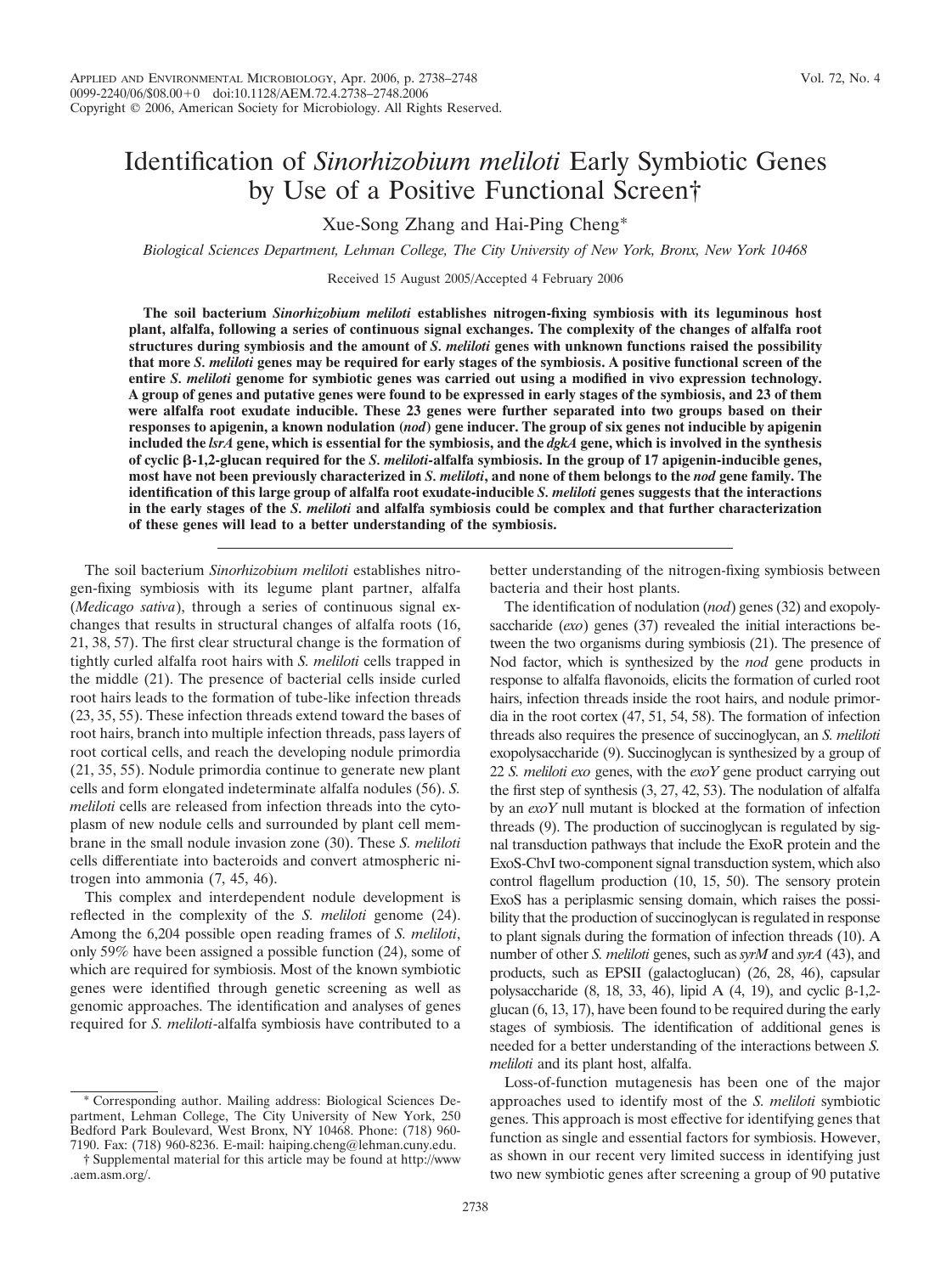LysR-type transcriptional factors, loss-of-function mutagenesis has become a less effective approach in identifying new symbiotic genes (39).

Positive screening approaches that identify symbiotic genes based on their expression during symbiosis could be more effective in identifying symbiotic genes that may have multiple homologs and that are expressed only transiently during a particular stage of symbiosis. Microarray and proteomic approaches have been used in recent years to identify symbiotic genes based on their expression in bacteroids in nodule cells (1, 2, 14). These approaches, however, could be less effective in identifying genes expressed only in the invasion zones of nodules, which account for a very small portion of nodules. The genes that are only expressed in bacterial cells before the formation of nodules are even more difficult to track using microarray or proteomic approaches because of the difficulties in collecting materials.

Given our understanding and interest in identifying *S. meliloti* genes that function in the early stages of nodulation, in vivo expression technology (IVET), which has been used to identify *S. meliloti* genes that function in nodule development (44), seemed to be a suitable approach. This technology was originally developed to identify genes of pathogenic bacteria required for invading their host cells by identifying promoters that are activated during invasion (40, 48). The key to the success of this approach is the use of reporter genes to screen for promoters that are activated at a particular time. The *S. meliloti exoY* gene is required for the formation of infection threads, so it can be used as a perfect reporter gene to screen for promoters that are active during early stages of symbiosis.

In this paper, we report our efforts in identifying a group of 23 *S. meliloti* genes that are expressed in the early stages of the *S. meliloti-*alfalfa symbiosis, using an improved IVET approach.

### **MATERIALS AND METHODS**

**Bacterial strains and media.** The strains and plasmids used for this study are listed in Table 1. *Escherichia coli* strains used in this study were grown in Luria-Bertani (LB) medium at 37°C, and *Sinorhizobium meliloti* was grown at  $30^{\circ}$ C in LB medium with 2.5 mM MgSO<sub>4</sub> and 2.5 mM CaCl<sub>2</sub> (LB/MC) and plated on LB/MC with 0.02% calcofluor to examine succinoglycan production (37). The following antibiotics were used at the concentrations indicated: ampicillin, 100  $\mu$ g/ $\mu$ l; chloramphenicol, 10  $\mu$ g/ml; gentamicin, 50  $\mu$ g/ml; kanamycin, 25  $\mu$ g/ml; neomycin, 200 μg/ml; spectinomycin, 100 μg/ml; streptomycin, 500 μg/ml; and tetracycline,  $10 \mu$ g/ml.

**Construction of promoter trap vector.** The promoter trap vector pHC123 is a derivative of the plasmid pBBR1MCS3 (36) with an additional stable region, the *exoY* and *gfp* genes, and the site for cloning *S. meliloti* genomic fragments. The plasmid pBBR1MCS3 belongs to the pBBR1MCS family of plasmids, which cannot be stably maintained in *S. meliloti* cells without antibiotic selection (22). The presence of antibiotics, however, will interfere with the growth of alfalfa plants. A DNA fragment containing the *E. coli parD* and *parE* genes was amplified by PCR, using plasmid pTR102 (60) as a template, and cloned between the XbaI and SacII sites of pBBR1MCS3. The presence of the *parD* and *parE* genes allows the plasmid to be maintained in *S. meliloti* cells without antibiotic selection (9). The transcriptional fusion of the *exoY* and *gfp* genes was first assembled in plasmid pMCS5 (31) and then cloned into pBBR1MCS3 (36). The 0.77-kb XhoI/NheI DNA fragment, containing the *exoY* gene with its Shine-Dalgarno sequence and the intergenic region between *exoY* and its downstream *exoF* gene, was generated by a PCR using *S. meliloti* genomic DNA as the template. The primers used in this PCR were the XhoI primer 5' GCC TCG AGT AAC GTA ACG TAA ATG GAG TCA CCT 3' and the NheI primer 5' GCG CTA GCC ATT TTT GGA TAT TTC CGT TC 3'. The XhoI primer also contains stop codons in three different reading frames. A 0.86-kb NheI/SpeI DNA fragment

TABLE 1. Strains and plasmids used for this study

| Strain or plasmid          | Relevant properties                                                 | Reference |
|----------------------------|---------------------------------------------------------------------|-----------|
| E. coli strains            |                                                                     |           |
| $DH5\alpha$                | General purpose strain                                              | 29        |
| MT616                      | Cm <sup>r</sup> , MT607, pRK600                                     | 20        |
| <i>S. meliloti</i> strains |                                                                     |           |
| Rm1021                     | Sm <sup>r</sup> , wild type                                         | 37        |
| <b>RmAR9007</b>            | Gm <sup>r</sup> , Rm1021 exoY-lacZ                                  | 34        |
| RmHC10                     | Nm <sup>r</sup> , Rm1021 dgkA135                                    | This work |
| Plasmids                   |                                                                     |           |
| pBBR1MCS3                  | Tc <sup>r</sup> , broad host range                                  | 36        |
| pRK600                     | $Cmr$ , helper plasmid                                              | 20        |
| pMCS5                      | $Apr$ , cloning vector                                              | 31        |
| pTR102                     | Tc <sup>r</sup> , carries <i>parDE</i> locus                        | 60        |
| pHC77                      | $Spr$ , carries <i>gfp</i> gene                                     | 11        |
| pHCl23                     | $Tcr$ , promoter trap vector                                        | This work |
| pHCl <sub>53</sub>         | Tc <sup>r</sup> , pHC123 with $exoY$ native<br>promoter             | This work |
| pHC169                     | Tc <sup>r</sup> , pHC123 carrying fusion<br>with SMb21651 promoter  | This work |
| pHCl70                     | Tc <sup>r</sup> , pHC123 with cyaH open<br>reading frame            | This work |
| pHCl72                     | Sp <sup>r</sup> , pMB393 with <i>nodABCP</i> -<br><i>gfp</i> fusion | This work |

containing the *gfp* open reading frame was generated using pHC77 (11) as the template and cloned into the NheI/SpeI site of pMCS5 (31). The *gfp* gene used here contains the S65T mutation and is also known as the super *gfp* gene. The NheI/SpeI DNA region containing the *exoY* and *gfp* genes was subcloned from the pMCS5 plasmid into the pBBR1MCS3 plasmid with the stability region to make the promoter trap vector pHC123.

**Construction of promoter library.** To construct a promoter fusion library, *S. meliloti* Rm1021 genomic DNA was partially digested with Sau3AI, and fragments were separated based on size using agarose gel electrophoresis. DNA fragments in the 0.5- to 1-kb range were recovered from the agarose gel, cloned into the promoter trap vector pHC123, using the partial fill-in technique to increase the cloning efficiency (44), and electroporated into *E. coli* DH5 $\alpha$  following procedures recommended by the manufacturer. Plasmid DNAs were purified separately from 50 randomly selected transformants and analyzed by digestion to determine the average size of *S. meliloti* genome DNA fragments in the promoter trap vector. A total of 70,000 independent transformants were collected and pooled to ensure that the promoter library has 95% coverage of the *S. meliloti* genome. The promoter library was transferred into *S. meliloti* strain RmAR9007 (34), which is the *exoY* null mutant, through conjugation. A total of 300,000 colonies were collected and pooled for RmAR9007 containing the promoter library to ensure the complete transfer of the library.

**Targeted mutagenesis of** *S. meliloti* **gene.** The *S. meliloti dgkA* gene was mutagenized by plasmid insertion using a suicide plasmid through homologous recombination, as previously described (39). Specifically, a 0.3-kb DNA fragment containing the middle part of the *dgkA* gene was obtained by PCR. The fragment was cloned into the unique HindIII/BsrGI sites in the suicide plasmid pK19mob2HMB. The constructed plasmid was electroporated into *E. coli* DH5 $\alpha$  first and then moved into the wild-type strain *S. meliloti* Rm1021 using a helper strain, *E. coli* MT616(pRK600), in a triparental mating. The *dgkA* plasmid insertion mutant was selected on LB/MC agar containing streptomycin and neomycin. The mutagenized *dgkA* gene was transduced into the wild-type Rm1021 background, using *S. meliloti* phage  $\phi$ M12, before further examination.

**Recording of GFP fluorescence of bacterial colonies.** Bacterial colonies were examined using a Zeiss Bio2 stereofluorescence microscope with a filter set for green fluorescent protein (GFP) fluorescence. Images of bacterial colonies were recorded using an Optronics Magnifire S99802 digital camera (Goleta, CA).

**Removal of cells carrying housekeeping gene promoters by FACS.** Fluorescence-activated cell sorting (FACS) was used to separate cells based on promoter activities of the *S. meliloti* genomic DNA fragments in the promoter trap vector in free-living cells. Cells of strain RmAR9007 carrying the promoter library were collected from fresh LB/MC liquid culture, washed with phosphate-buffered saline (pH 7.4) (PBS) at 4°C, and resuspended in 1 ml ice-cold PBS. Before being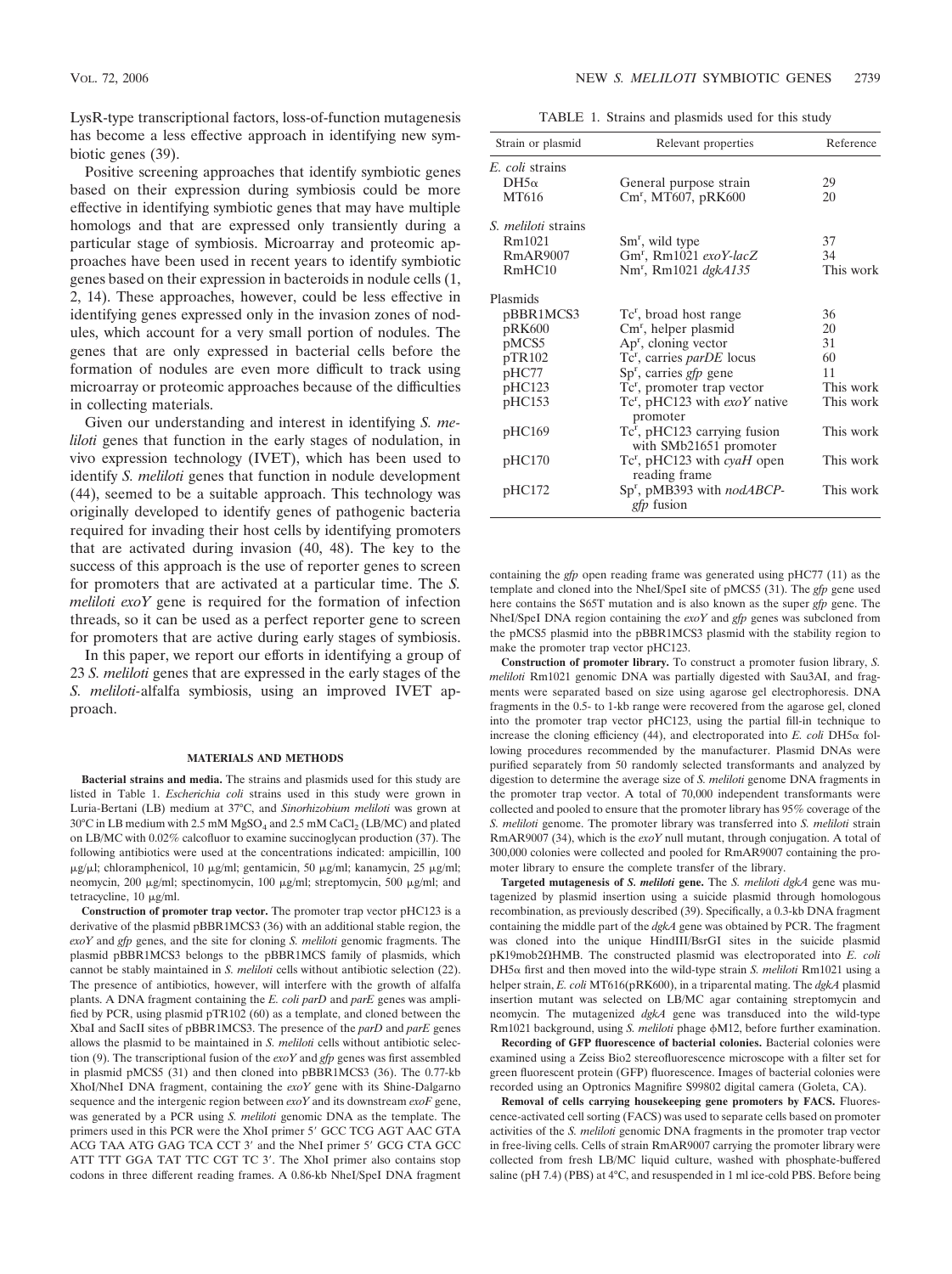sorted, cell suspensions were diluted to a concentration of  $2 \times 10^6$  cells/ml in ice-cold PBS. Cells were separated into three groups by FACS (Moflo-MLS; Cytomation, Fort Collins, CO) at Albert Einstein College of Medicine, based on GFP fluorescence intensities. The intensity of GFP fluorescence of strain RmAR9007(pHC153), which expresses both the *exoY* and *gfp* genes from the native *exoY* promoter, was used as the standard to separate RmAR9007 cells carrying the promoter library. The cells of RmAR9007 carrying the promoter library and showing GFP fluorescence intensities similar to those of the cells of RmAR9007(pHC153) were collected as the dim sublibrary. Those showing high or low levels of GFP fluorescence intensity were collected as bright or dark sublibraries, respectively. The cells of each sublibrary were amplified with one overnight growth at 30°C and stored at  $-80$ °C for future screening.

**Plant growth conditions.** Alfalfa plants growing in a hydroponic system with nitrogen-free Jensen medium were used to screen *S. meliloti* RmAR9007 cells carrying the dark sublibrary. Alfalfa (*Medicago sativa*) seeds were surface sterilized in 50% Clorox bleach and washed with sterilized distilled water as previously described (37). The surface-sterilized seeds were spread on wet cheesecloth suspended with an aluminum screen in 11-mm by 11-mm by 9-mm containers with 200 ml nitrogen-free Jensen liquid medium. Two ends of the cheesecloth were submerged in liquid medium to ensure that the cheesecloth remained wet. The containers with seeds were kept in the dark at 26°C for 40 h for seed germination and then exposed to light. The liquid medium was inoculated with 1 ml of bacterial suspension at an optical density at 600 nm  $(OD_{600})$  of 0.3. The plants were checked after 4 weeks of inoculation for pink nitrogen-fixing nodules.

Alfalfa plants growing in petri dishes were used to determine the ability of individual bacterial strains to establish symbiosis with alfalfa, as previously described (37). Briefly, alfalfa seeds were surface sterilized and allowed to germinate on 0.7% agar plates in the dark for 40 h. The seedlings were transferred to 9-mm by 9-mm square petri dishes containing Jensen agar medium at 6 seedlings/ plate, inoculated with 1 ml (OD<sub>600</sub>, 0.03) *S. meliloti* cell suspension, and incubated with light at 26°C for 4 weeks. The alfalfa plants in the petri dishes were examined for height, color, and numbers of white and pink nodules.

**Recovery of bacterial cells from root nodules.** Bacterial cells were recovered from alfalfa root nodules as previously described (37). Nodules were removed from roots, surface sterilized with a 2-minute incubation in 50% Clorox bleach washed several times in sterilized water, and crushed inside the wells of 96-well plates in LB/MC liquid medium with 5.4% glucose. The suspension was then diluted 1:100 in the same medium and plated on LB/MC agar plates for bacterial colonies.

**Detection of succinoglycan biosynthesis.** The production of succinoglycan by *S. meliloti* strains was determined as previously described (37). Briefly, bacterial cells were plated on LB/MC/calcofluor agar medium, incubated for 2 days, and examined under UV light for fluorescence.

**Plant root exudate preparation and induction assay.** To prepare exudates, alfalfa seedlings were grown in a hydroponic system with liquid Jensen medium as described above and then inoculated with wild-type *S. meliloti* Rm1021. The liquid Jensen medium, containing bacterial cells and root exudate, was removed from containers on day 5 after inoculation. Bacterial cells and insoluble materials were removed from the liquid medium by centrifugation (13,000 rpm, 15 min). The supernatants were further purified by passage through a sterilization filter with a pore size of  $0.22 \mu m$  and used as crude root exudates.

To determine the induction effect of root exudates, bacterial cells were collected from fresh LB/MC culture, washed with sterilized water, and resuspended in the alfalfa root exudates to an  $OD_{600}$  of 0.1. After an 18-hour incubation at 30°C, the specific GFP fluorescence intensities of bacterial cells in the root exudates were determined. The known alfalfa flavonoid apigenin was diluted to  $2.5 \mu g/ml$  in liquid Jensen medium as a control.

**Evaluation of specific GFP fluorescence intensity.** The specific GFP fluorescence intensity of a given bacterial cell suspension was determined by normalizing the intensity of its GFP fluorescence to its cell density. Each *S. meliloti* cell suspension was transferred to wells of a transparent 96-well plate and a black 96-well plate in equal amounts. The cell suspensions in the transparent 96-well plate were used to determine the cell density, using an absorbance microplate reader (Spectra Max 340PC; Molecular Device, Sunnyvale, CA), and cultures in the black 96-well plate were used to determine the intensities of GFP fluorescence, using a fluorescence microplate reader (Spectra Max Gemini XS; Molecular Device, Sunnyvale, CA). The GFP fluorescence intensity of each cell suspension was normalized to its cell density to generate the average specific GFP expression level. All experiments were replicated twice.

**Sequence analysis.** Plasmid DNA was isolated from *S. meliloti* cells by using a QIAprep Spin miniprep protocol (QIAGEN) following the manufacturer's instructions and then electroporated into  $E$ . *coli*  $DH5\alpha$ . Plasmid DNA was purified from  $E.$   $\text{coli}$  DH5 $\alpha$  using a QIAprep miniprep kit and sequenced at the Univer-



FIG. 1. (A) Schematic representation of promoter trap vector showing relative positions of key genes, including *exoY*, *gfp*, and *parDE*, and the Rm1021 genomic DNA in front of the *exoY* gene. (B) Schematic representation of the overall strategy used in functional screening for *S. meliloti* genes that function in the early stages of *S. meliloti*alfalfa symbiosis. The numbers in parentheses indicate either the numbers of nodules screened or the numbers of symbiotic promoters isolated.

sity of Chicago Cancer Research Center DNA sequencing facility using the designed primer 5'-CGAACTGGCCGAGCGCGTC-3'. The sequence results were analyzed with BLASTN at the National Center for Biotechnology Information website (www.ncbi.nlm.nih.gov) and the *Sinorhizobium meliloti* strain 1021 genome project website (http://bioinfo.genopole-toulouse.prd.fr).

## **RESULTS**

**Construction of a promoter library covering the entire** *S. meliloti* **genome.** To construct a promoter library for the functional screen (Fig. 1), a promoter trap vector that can be stably maintained in *S. meliloti* cells without antibiotic selection was first constructed. This promoter trap vector, pHC123, contains a promoterless *S. meliloti exoY* gene followed by the *gfp* gene replacing the native *exoF* open reading frame. Both the *exoY* and *gfp* genes will be transcribed in one transcript and translated into two independent proteins. The levels of specific GFP fluorescence of bacterial cells, which reflect the amounts of GFP and the ExoY protein in cells, can be used to monitor the levels of *exoY* gene expression.

To test the effectiveness of the promoter trap vector, the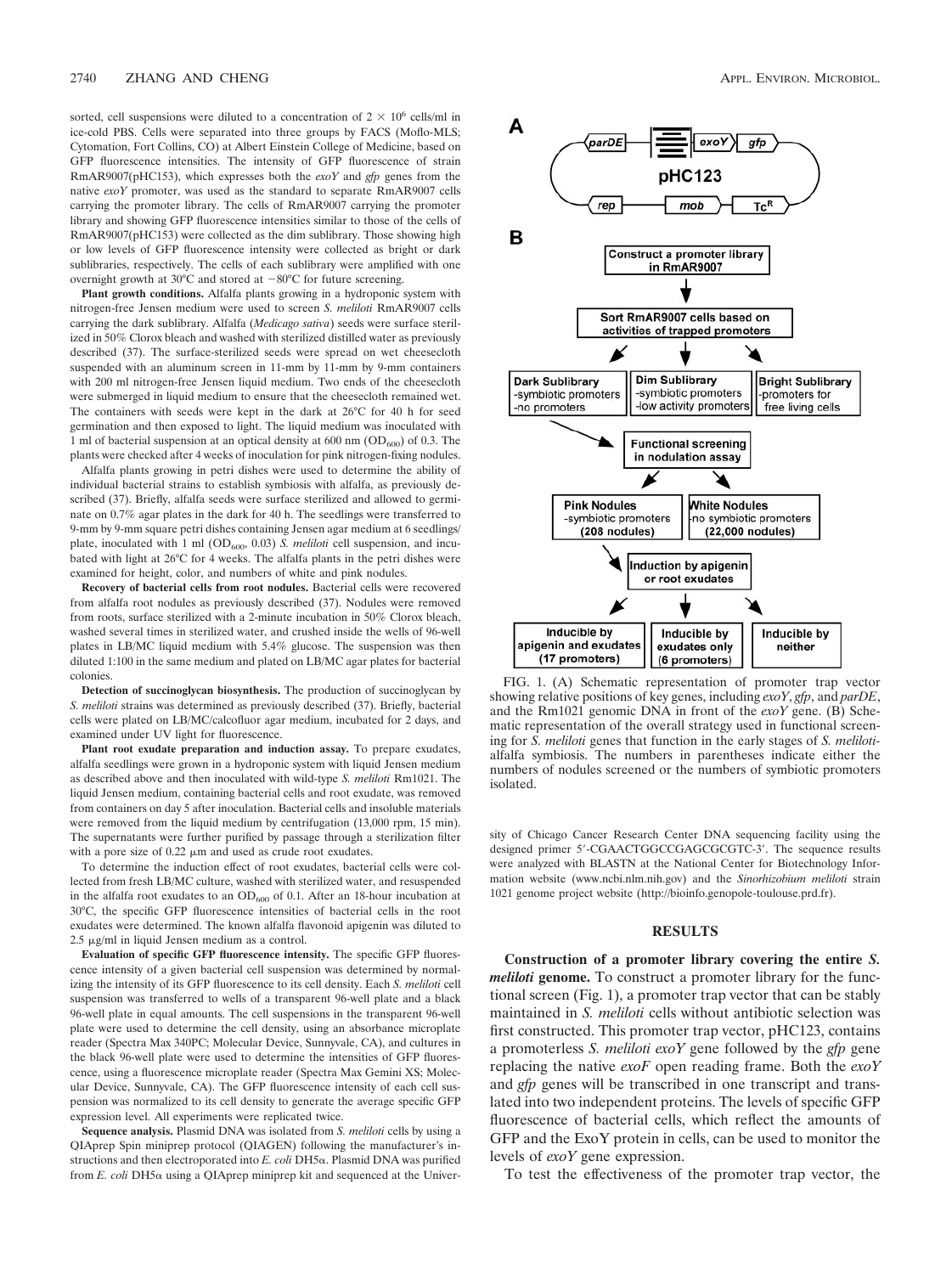

FIG. 2. *S. meliloti* strains showing different intensities of calcofluor fluorescence, which reflect the levels of succinoglycan production by the strains. The average fluorescence intensities for the strains were determined using Kodak 1D analysis software. They are  $105.5 \pm 16.5$  for Rm1021, 83.0  $\pm$  5.8 for RmAR9007, 146.6  $\pm$  33.8 for RmAR9007 (pHC153), 193.7  $\pm$  26.8 for RmAR9007(pHC169), and 80.0  $\pm$  6.2 for RmAR9007(pHC170). FIG. 3. Colonies of strain RmAR9007 carrying the unsorted pro-

native *exoY* promoter region was cloned into the vector in front of the *exoY* gene to form plasmid pHC153 and tested in *S. meliloti* RmAR9007, a nonpolar *exoY* null mutant which is also defective in the production of galactoglucan II (EPS II). Strain RmAR9007(pHC153) produced succinoglycan at levels similar to those in the wild-type strain Rm1021 (Fig. 2) and produced high levels of GFP fluorescence (data not shown). More importantly, RmAR9007(pHC153) was able to establish a nitrogen-fixing symbiosis with alfalfa (see Fig. 4). The control strain RmAR9007(pHC123) did not establish symbiosis (data not shown). This confirms that the expression of the *S. meliloti exoY* gene from a plasmid can suppress the symbiosis deficiency of RmAR9007. This suggests that plasmid pHC123 can be used to trap promoters that can express the *exoY* gene during early stages of the symbiosis.

To construct a promoter library for more effective promoter screening, a collection of 0.5- to 1-kb *S. meliloti* genomic DNA fragments was cloned in front of the *exoY* gene in pHC123 and transformed into *E. coli* DH5 $\alpha$ . A total of  $7 \times 10^4$  independent  $E.$  *coli* DH5 $\alpha$  transformants were collected to ensure that the library has 95% coverage of the 6.7-Mb *S. meliloti* genome. The promoter library was transferred from  $E$ . coli DH5 $\alpha$  into  $S$ . *meliloti* RmAR9007 through conjugation. A total of  $3 \times 10^5$ independent conjugants were collected to ensure the complete transfer of the promoter library.

RmAR9007 cells carrying the promoter library formed colonies with different GFP fluorescence intensities (Fig. 3). About 10% of the colonies exhibited high levels of GFP fluorescence, and 90% displayed low-level or no GFP fluorescence. Plasmids pHC169 and pHC170 were isolated from two randomly picked colonies with high-level and no GFP fluorescence, respectively. The *S. meliloti* genomic regions of both plasmids were sequenced and identified by comparing them to the *S. meliloti* genome sequence. The plasmid pHC169 contains the promoter region of a putative open reading frame, SMb21651. The plasmid pHC170 contains a region from the middle of the *S. meliloti cyaH* gene. In addition, RmAR9007 (pHC169) was able to produce succinoglycan, while RmAR9007 (pHC170) did not (Fig. 2). In nodulation assays, plants inoculated with the wild-type strain were tall and green, with 4 to 12 pink nodules per plant, as expected, after 4 weeks (Fig. 4, and data not shown). The plants inoculated with RmAR9007 and



moter library showing different intensities of GFP fluorescence. Colony C was formed by cells carrying plasmid pHC169, and colony A was formed by cells carrying plasmid pHC170. Colony B was formed by cells showing a low level of GFP fluorescence, which was not further analyzed.

RmAR9007(pHC170) were yellow and short, with 8 to 25 white nodules per plant (Fig. 4 and data not shown). The plants inoculated with RmAR9007(pHC153) (data not shown) and RmAR9007(pHC169) were tall and green with pink nodules, like those inoculated with the wild type (Fig. 4 and data not shown). These findings suggest that the presence of symbiotic promoters such as the *exoY* promoter in the promoter trap vector is essential for complementing the genomic *exoY* null mutation and establishing symbiosis. These results also showed that promoters that are highly active in free-living cells, such as the one in plasmid pHC169, could remain active during early stages of nodulation. These findings demonstrated that a nodulation assay could be used to screen the promoter library for the promoters that are active during symbiosis.

Taken together, these findings suggest that a promoter li-



FIG. 4. Four-week-old alfalfa plants inoculated with or without different *S. meliloti* strains. (A) No bacteria (control); (B) Rm1021; (C) RmAR9007(pHC170); (D) RmAR9007(pHC169).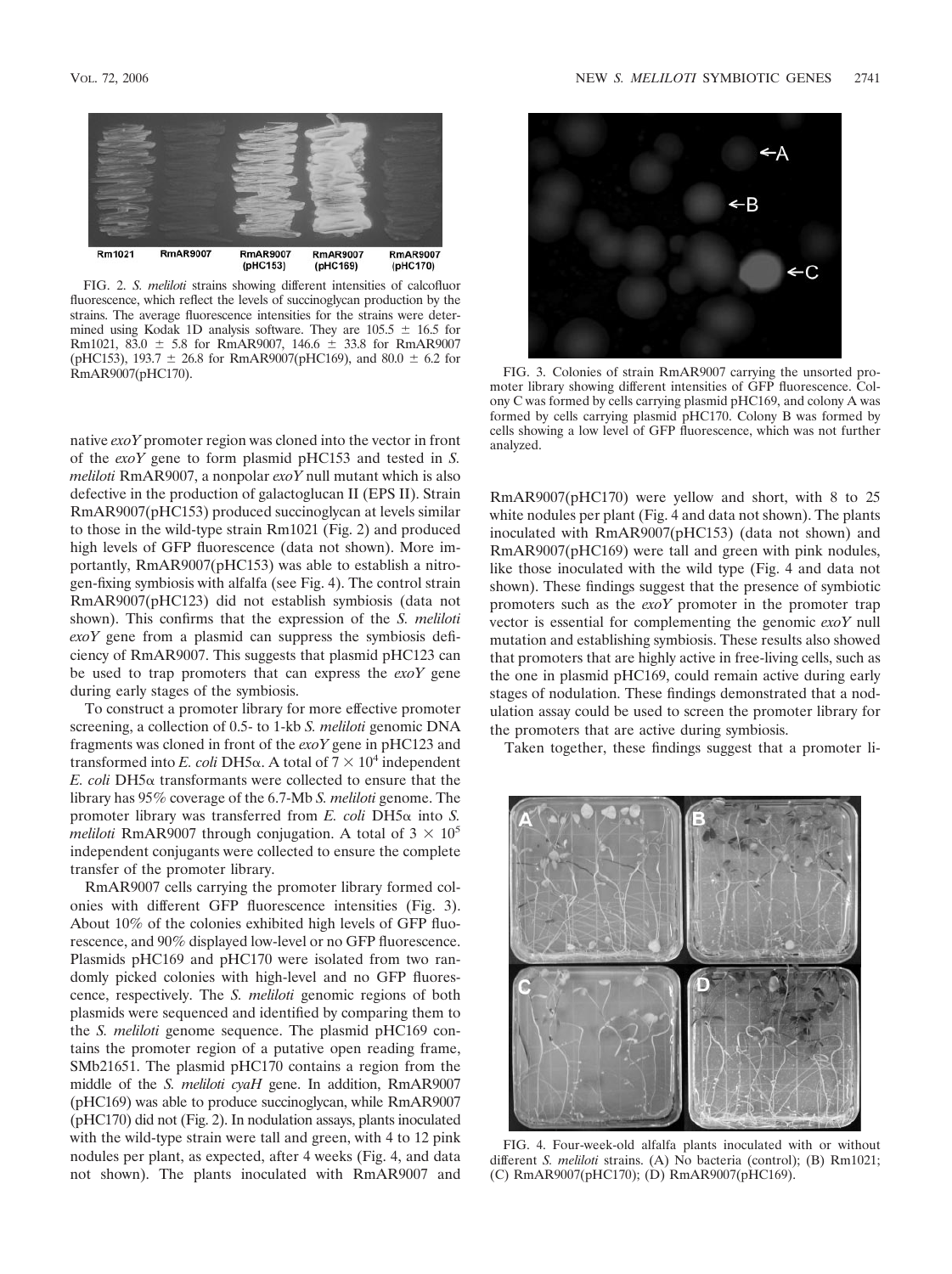

FIG. 5. FACS profiles of GFP fluorescence intensities of RmAR9007 (pHC153) and RmAR9007 carrying the entire promoter library. The activities of the *exoY* promoter in free-living RmAR9007(pHC153) cells, which are reflected in the levels of GFP fluorescence of the cells, were used as a guide to determine the levels of GFP fluorescence to separate the cells of RmAR9007 carrying the promoter library into dark, dim, and bright populations. Cells with fluorescence intensities of 6.31 were collected as the dark sublibrary; cells with fluorescence intensities between 6.31 and 20.62 were collected as the dim sublibrary; and cells with fluorescence intensities of about 20.62 were collected as the bright sublibrary.

brary was constructed and that it can be used to identify symbiotic promoters based on their ability to express the *exoY* gene and suppress the symbiotic defect of the *exoY* null mutant.

**Removal of promoters that are active in free-living cells from the promoter library.** The promoter library contains *S. meliloti* promoters for housekeeping genes that are expressed in both free-living and symbiotic cells. Some of the housekeeping promoters, like the one in plasmid pHC169, could also express the *exoY* gene and create false-positive nodule isolates. Cells carrying these promoters must therefore be removed from the promoter library.

RmAR9007 cells carrying the promoter library were passed through a FACS instrument and separated into three populations, namely, bright, dim, and dark (Fig. 5). The native promoter activity of the *exoY* gene was used as a standard. RmAR9007 cells carrying the promoter library that had the same GFP fluorescence intensity as RmAR9007(pHC153) cells were collected as a dim sublibrary, which accounted for 25% of the total population. RmAR9007 cells carrying the promoter library which had higher GFP fluorescence intensities than RmAR9007(pHC153) cells were collected as a bright sublibrary, which accounted for 4% of the total population. RmAR9007 cells carrying the promoter library that showed no or lower GFP fluorescence intensity than RmAR9007(pHC153) cells were collected as a dark sublibrary, which accounted for 71% of the population.

The effectiveness of FACS was further examined by plating cells on solid medium because the activity of the same promoter can vary in different cells (Fig. 5). The GFP fluorescence intensity of any given bacterial colony reflects the average activity of the trapped promoter. Colonies formed by cells from the dark sublibrary were almost all dark under a fluorescence microscope, which suggests that most cells in the dark sublibrary did not carry promoters that are active in free-living cells. A small number of colonies formed by cells from the dim sublibrary, however, exhibited high levels of GFP fluorescence, suggesting that the dim sublibrary contained promoters that are highly active in free-living *S. meliloti* cells. In an effort to remove these nonsymbiotic promoters, the entire dim sublibrary was plated on solid medium for single colonies. The colonies with bright GFP fluorescence were removed, while the dim and dark colonies were collected, pooled, and plated on solid medium for single colonies a second time. Unfortunately, a similar percentage of colonies in the dim sublibrary again showed high levels of GFP fluorescence. This suggests that the dim sublibrary contains housekeeping promoters that cannot be easily removed, which made it too difficult to use in the screening for symbiotic promoters.

**Isolation of** *S. meliloti* **symbiotic promoters by functional complementation.** Using a special hydroponic system, a total of 2,400 alfalfa plants were used to screen the dark sublibrary. Most of the alfalfa plants were yellow and short, while only a few were slightly green 4 weeks later (data not shown). When nodules were examined, some of the plants had one or two pink nodules, and few plants had more than two pink nodules. The alfalfa plants that had one or a few nodules did appear to be slightly greener than those that did not have any pink nodules. After screening of 22,000 root nodules, a total of 208 pink nodules were identified, collected, surface sterilized, and crushed to recover bacterial cells from inside these nodules. Each of the 208 nodule isolates was purified by streaking to single colonies.

Each of the 208 nodule isolates was used to inoculate six alfalfa plants, all of which became green and tall, with 55 to 100% pink nodules, 4 weeks later (data not shown). Alfalfa plants inoculated with the negative control, RmAR9007(pHC123), were almost dead, with only white nodules. Alfalfa plants inoculated with the positive controls, Rm1021 and RmAR9007(pHC153), were tall and green, with 100% pink nodules. These results suggested that the 208 nodule isolates did indeed carry promoters that are active during early stages of the symbiosis.

The activities of the promoters in free-living cells were checked by determining the specific GFP fluorescence intensities of the 208 nodule isolates. The promoter activities in 25 nodule isolates were much higher than that of the *exoY* promoter in free-living cells, so the promoters were not symbiotic. The fact that such a small number of the nodule isolates contained nonsymbiotic promoters suggests that the prescreen using the *gfp* gene really worked. Altogether, these findings suggest that 183 nodule isolates most likely had promoters that were active during early stages of nodulation.

To quickly estimate how many of these 183 nodule isolates carried promoters of previously characterized genes and to determine their levels of duplication, plasmids were purified from 10 randomly selected nodule isolates. The DNA sequence of cloned genomic DNA showed that these 10 nodule isolates carried upstream regions of 10 different genes and putative genes of *S. meliloti* (Table 2). These genes and putative genes are *fliF* (SMc03014), SMc02737 (*opuC*), SMc03927 (*nodN2*), SMc03807 (*amtB*), SMc00880, SMc03746, SMa0538, SMb20600, SMb20399, and SMb20156. One of these 10 genes has been previously characterized, and three others were predicted based on homology. The rate of duplication might have been low within the 183 nodule isolates. These results suggested that further analysis of this set of nodule isolates would most likely lead to the discovery of more *S. meliloti* symbiotic genes.

**Selection of** *S. meliloti* **symbiotic genes that are activated during the early stage of symbiosis.** The expression of the *S.*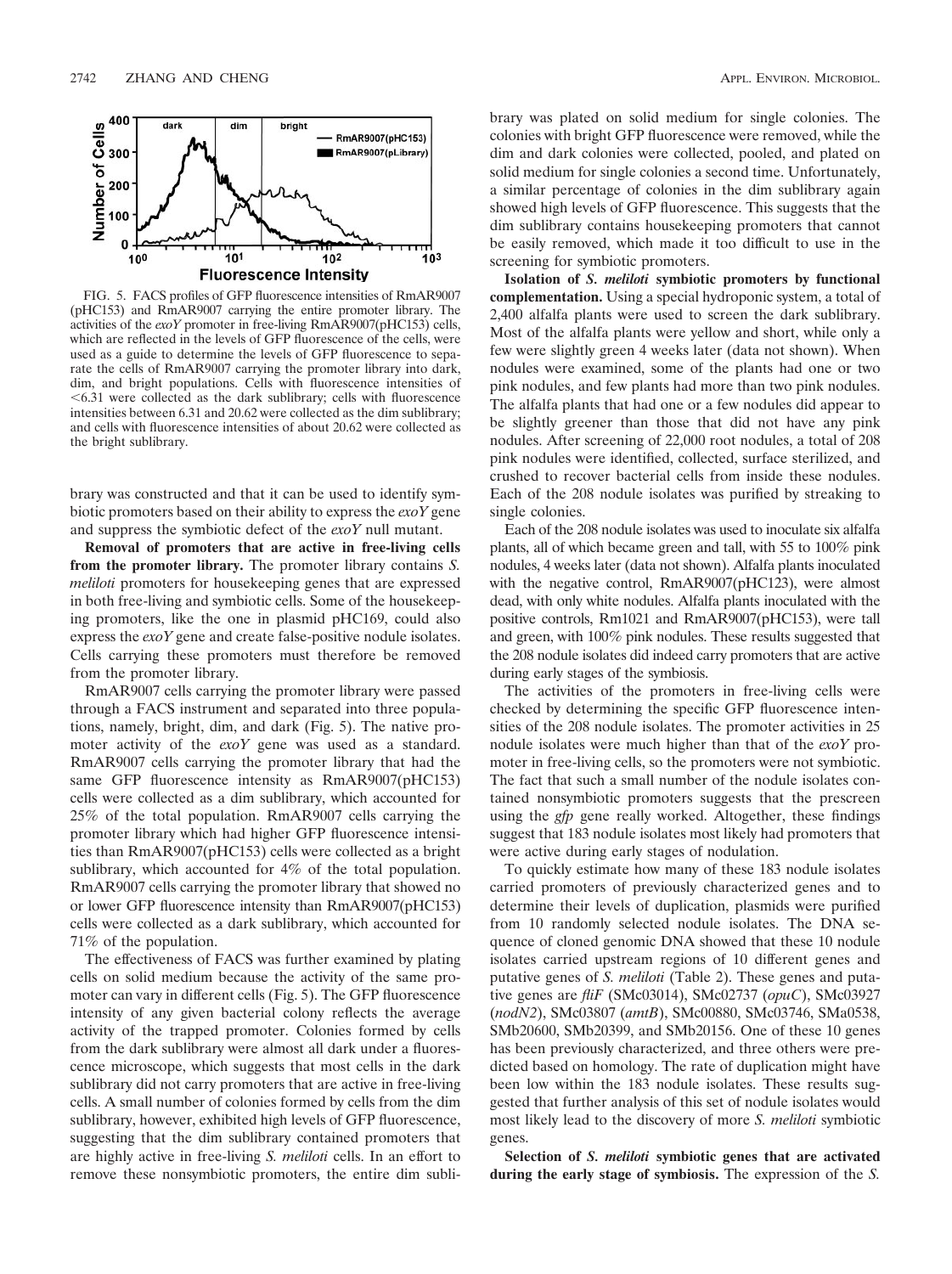TABLE 2. Genes expressed during early stages of nodulation

| Gene or $ORF^a$                                                        | Putative function                                     |
|------------------------------------------------------------------------|-------------------------------------------------------|
| Genes or ORFs induced by alfalfa root exudates only                    |                                                       |
|                                                                        |                                                       |
|                                                                        |                                                       |
|                                                                        | generated during cyclic $\beta$ -1,2-glucan synthesis |
|                                                                        |                                                       |
|                                                                        |                                                       |
|                                                                        | cell processes and transport of small molecules       |
|                                                                        |                                                       |
|                                                                        |                                                       |
|                                                                        |                                                       |
| Genes or ORFs induced by both exudates and apigenin                    |                                                       |
|                                                                        |                                                       |
|                                                                        |                                                       |
|                                                                        |                                                       |
|                                                                        |                                                       |
|                                                                        |                                                       |
|                                                                        |                                                       |
|                                                                        |                                                       |
|                                                                        |                                                       |
|                                                                        |                                                       |
|                                                                        |                                                       |
|                                                                        |                                                       |
|                                                                        |                                                       |
|                                                                        |                                                       |
|                                                                        |                                                       |
|                                                                        |                                                       |
|                                                                        |                                                       |
|                                                                        |                                                       |
|                                                                        |                                                       |
| Partial list of genes not induced by exudates or apigenin <sup>b</sup> |                                                       |
|                                                                        |                                                       |
|                                                                        |                                                       |
|                                                                        |                                                       |
|                                                                        |                                                       |
|                                                                        |                                                       |
|                                                                        |                                                       |
|                                                                        |                                                       |
|                                                                        |                                                       |
|                                                                        |                                                       |

<sup>a</sup> For previously characterized genes, the names of the genes are listed with the serial numbers of the genes designated by the sequencing project listed in the parentheses. For previously unknown genes, the serial numbers of the genes are listed with the names of the homologs proposed by genome sequencing projects listed

in parentheses.<br><sup>*b*</sup> This group of genes was discovered when DNA sequences of trapped promoters from 10 randomly selected nodule isolates were determined. None of this group is inducible by root exudates or apigenin.

*meliloti* genes that function only in the early stage of symbiosis could be activated by plant signals, which would most likely come from alfalfa root exudates. The specific GFP fluorescence intensities of each of the 183 nodule isolates in the presence and absence of alfalfa root exudates were determined (data not shown). Among the 183 nodule isolates, 37 isolates showed elevated promoter activity in the presence of alfalfa root exudates. These 37 nodule isolates may have genes from the *nod* gene family. To remove possible *nod* genes, the expression of the promoters in the 37 nodule isolates was further characterized in the presence or absence of apigenin, which is a known alfalfa root flavonoid that induces *nod* gene expression. Among the 37 nodule isolates, the activities of promoters in 27 nodule isolates were activated by apigenin. They were further characterized to identify the promoters and genes, as described below. The promoter activities in 10 nodule isolates were not activated by root apigenin (Fig. 6; for statistical analysis of the data included in Fig. 6, see the supplemental material). This raised the possibility that characterization of the



FIG. 6. Activities of promoters in the absence or presence of alfalfa root exudates or apigenin, as measured by specific GFP fluorescence intensities. (A) *nodABC* promoter; (B) *exoY* promoter; (C) SMb21651 promoter on plasmid pHC169; (D) genomic DNA containing no promoter from plasmid pHC170 (negative control); (E to J) promoters of the *lsrA*, *dgkA*, *ppe*, SMc02171, SMc02773R, and SMc03205R open reading frames, respectively.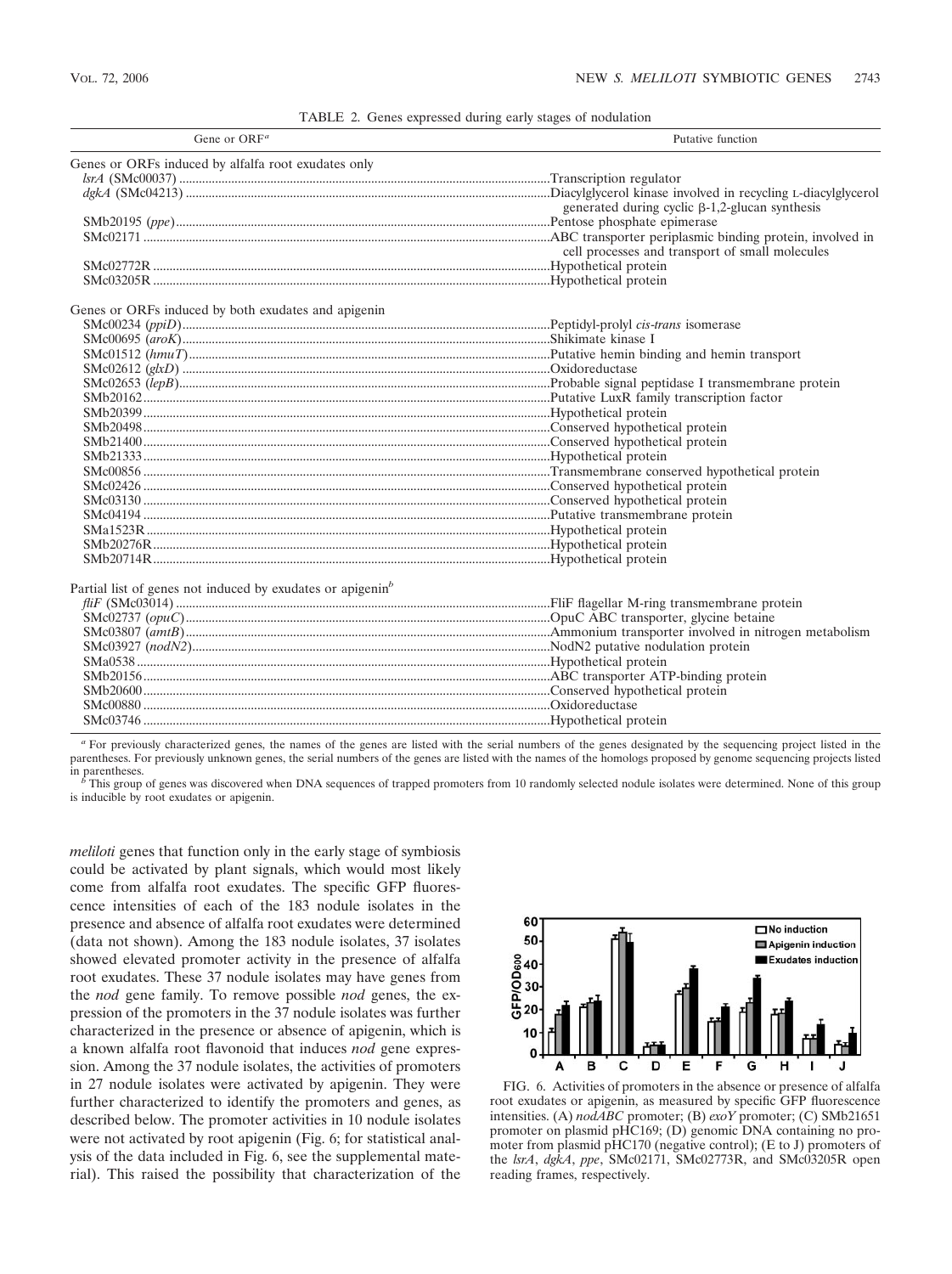

FIG. 7. Schematic representations of symbiotic promoters activated by alfalfa root exudates. The genomic locations of the trapped promoters are indicated by arrows and numbers above the diagrams of the open reading frames. The numbers reflect the genomic positions assigned by the genome sequencing project. \*, positions of upstream ends of the promoter fragments were estimated based on the sizes of the inserts in the promoter trap vector. The names of the genes or putative open reading frames are indicated in the open arrows.

promoters in these 10 nodule isolates could lead to the identification of previously unknown symbiotic genes.

**Identification of** *S. meliloti* **genes induced by alfalfa root exudates but not apigenin.** To identify the promoters and genes carried by the 10 nodule isolates, the promoter trap vector was extracted from the nodule isolates. The genomic DNA fragments in the promoter trap vector were sequenced using a primer that anneals to the *exoY* open reading frame. The upstream ends of the fragments were estimated based on the sizes of the fragments. DNA sequencing showed that the genomic DNAs in the 10 nodule isolates originated from six different regions of the *S. meliloti* genome (Fig. 7; Table 2), which included three different putative promoters, two putative open reading frames, and one noncoding region.

The *S. meliloti* genomic DNA fragment carried by the promoter trap vector in the nodule isolate J052 covers the entire promoter region of the open reading frame SMc00037 on the chromosome, which codes for the *lsrA* gene (Fig. 7). One putative promoter was identified using prokaryotic promoter predicting software (http://www.fruitfly.org). The putative promoter scored 0.4, with a score of 1.0 indicating an ideal promoter. The *lsrA* gene is predicted to encode a LysR-type transcriptional regulatory protein and has recently been identified as a symbiotic gene by our lab in a loss-of-function mutagenesis screen (39). The presence of the *lsrA* gene is essential for the early stage of nodule development (39). The fact that the promoter of the *lsrA* gene was isolated in our current promoter trap screen suggests that our screen is quite effective, and more importantly, the current results suggest that the expression of the *lsrA* gene is regulated by unknown factors in alfalfa root exudates. This provides a new avenue for analyzing the regulatory function of the LsrA protein.

Three nodule isolates, J003, J046, and J204, carry the identical *S. meliloti* genomic DNA fragments covering the promoter region of the *dgkA* gene (Fig. 7). One putative promoter scoring 0.9 was identified using prokaryotic promoter predicting software (http://www.fruitfly.org). This gene codes for a diacylglycerol kinase required for recycling L-diacylglycerol generated during cyclic  $\beta$ -1,2-glucan synthesis (41). The presence of cyclic  $\beta$ -1,2-glucan is required for the successful nodulation of alfalfa by *S. meliloti* (5). This is consistent with the finding that the expression of the gene is induced by alfalfa root exudates. The possible roles of the *dgkA* gene in symbiosis were further explored through the construction of a *dgkA* plasmid insertion mutant, which is described below.

The nodule isolate J072 carries *S. meliloti* genomic DNA that covers the promoter region of the putative open reading frame SMc02171 (Fig. 7). Two promoters were identified using prokaryotic promoter predicting software (http://www.fruitfly .org). The putative upstream promoter scored 0.9, while the putative downstream promoter scored 0.7. SMc02171 is predicted to encode a putative periplasmic binding protein of an ABC transporter, which is typically involved in the transport of small molecules. SMc02171 shares high levels of homology with the *Agrobacterium tumefaciens* C58 *frcB* gene, encoding 85% identical amino acids, and the *Mesorhizobium loti* MAFF303099 mlr7582 open reading frame, encoding 80% identical amino acids. The finding of these two close homologs further increases the chance that the SMc02171 open reading frame codes for a protein that plays important roles in symbiosis.

The genomic DNA in the promoter trap vector in nodule isolate J076 comes from the putative *cbbFPTALSX* (Calvin-Benson-Bassham) operon, encoding enzymes in the Calvin cycle (Fig. 7) (25). It is not known whether the gene products of this operon play any role in symbiosis. The genomic fragment in the promoter trap vector covers the second half of the putative *cbbS* (SMb20197) gene and the first half of the *cbbX* (SMb20196) gene, which is the last gene in the operon. Immediately following the *cbbX* gene, which stops at position 204392, is the putative *ppe* gene, a pentose phosphate epimerase gene, which starts at position 204392 in the same direction as the *cbbFPTALSX* operon. The *ppe* gene could be transcribed together with the *cbb* operon, but it might also be transcribed separately from the two promoters overlapping the *cbbS* and *cbbX* genes (24) (Fig. 7). These two promoters were identified using prokaryotic promoter predicting software (http://www.fruitfly.org). The putative upstream promoter scored 0.9, while the putative downstream promoter scored 0.8. A score of 1.0 is an ideal promoter. These findings increase the possibility that the *ppe* gene is expressed by these two promoters.

The promoter trap vectors in three nodule isolates, J132, J180, and J199, carry the exact same genomic fragment, cov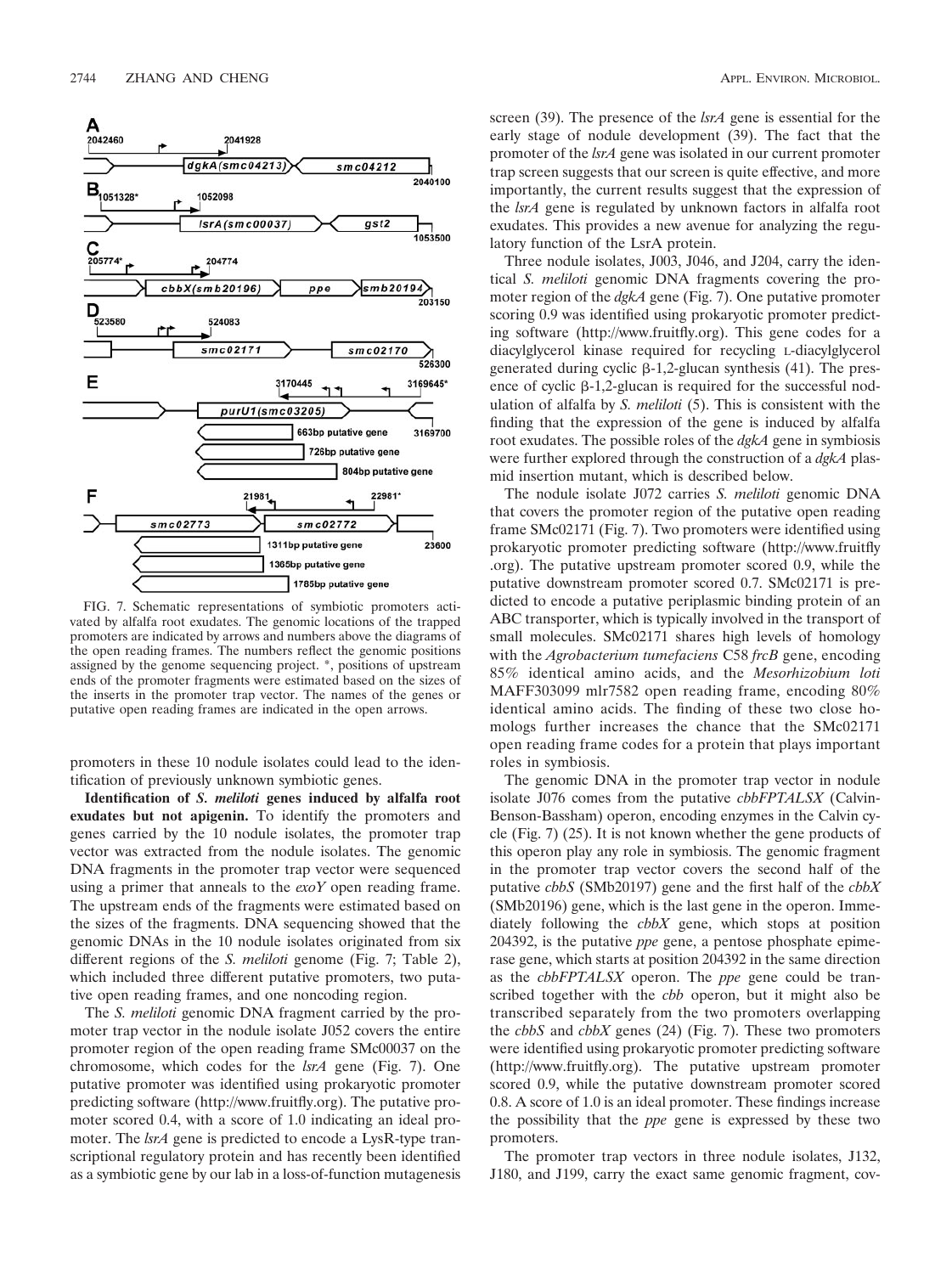ering most of the SMc02772 open reading frame (Fig. 7) (24). But the direction of the fragment showing promoter activities is opposite to that of the SMc02772 and SMc02773 open reading frames, which have been predicted to code for an ABC transporter for sugar (24). Two putative promoters were identified in this region opposite to that of the SMc02772 and SMc02773 open reading frames, using prokaryotic promoter predicting software (http://www.fruitfly.org). Both promoters scored 0.97. There are three possible open reading frames, SMc02773R1, SMc02773R2, and SMc02773R3, in the direction of the putative promoter (Fig. 7). The putative Smc02773R1 (436 amino acids [aa]) protein shares 28% identical amino acids with the *Kineococcus radiotolerans* SRS30216 TrkA-C protein, 26% identical amino acids with the *Chlorobium phaeobacteroides* BS1 HslU heat shock protein, and 26% to 32% identical amino acids with more than 10 hypothetical proteins from different bacteria, including *Mesorhizobium loti*, *Burkholderia cenocepacia*, *Azotobacter vinelandii*, *Kineococcus radiotolerans*, and *Chlorobium phaeobacteroides*. These findings raised the possibility that SMc02773R1 might encode a functional protein for symbiosis.

The nodule isolate J175 carries the promoter trap vector with an *S. meliloti* genomic DNA fragment covering the second half of the *purU1* (SMc03205) gene and the intergenic region between *purU1* and the open reading frame *ipdA3* (SMc03204) (Fig. 7) (24). The PurU1 protein is a putative formyltetrahydrofolate deformylase which is involved in small-molecule metabolism and nucleotide biosynthesis (12). The direction of the trapped promoter, however, is opposite to that of the *purU1* and *ipdA3* (SMc03204) genes. Three putative promoters were identified in this region, using prokaryotic promoter predicting software (http://www.fruitfly.org). The middle promoter scored 0.9, while both the upstream and downstream promoters scored 0.6. There are three possible open reading frames overlapping the *purU1* gene in the opposite direction. The putative Smc03205R1 (220 aa) protein shares 38 to 43% identities with the four hypothetical proteins of *Kineococcus radiotolerans* SRS30216, raising the possibility that SMc03205R1 might encode a functional protein. The putative Smc03205R2 (241 aa) protein shares 38 to 42% identical amino acids with four hypothetical proteins from *Kineococcus radiotolerans* SRS30216 and 29% identical amino acids with a putative *Archaeoglobus fulgidus* DSM 4304 acetylglutamate kinase. The putative Smc03205R3 (267 aa) protein shares 25% identical amino acids with the archaebacterium *Haloarcula japonica* TR-1 cell division protein FtsZ1, 38 to 42% identical amino acids with four hypothetical proteins of *Kineococcus radiotolerans* SRS 30216, and 29% identical amino acids with a putative *Archaeoglobus fulgidus* DSM 4304 acetylglutamate kinase.

Altogether, four genes and two putative symbiotic genes have been identified by screening the promoter library. Further characterization of these genes will provide a better understanding of the roles of *S. meliloti* in the early stage of symbiosis.

**The** *dgkA* **gene is not essential for symbiosis.** A loss-offunction mutant of the *dgkA* gene was constructed by targeted insertion of a suicide plasmid in the middle of the *dgkA* open reading frame using a previously described method (39). In the nodulation assay, the plants inoculated with the *dgkA* mutant were as green and healthy as those inoculated with the wildtype strain. The numbers of pink nodules on plants inoculated with the *dgkA* mutant were about the same as those on plants inoculated with the wild-type control (data not shown). This suggests that the presence of the *dgkA* gene is not essential for symbiosis and, presumably, that the function of the DgkA protein is replaced by other proteins.

**Identification of genes induced by both root exudates and apigenin.** Further analysis of the 27 nodule isolates that carry root exudate- and apigenin-inducible promoters yielded a total of 17 different genes and putative genes (Table 2). Surprisingly, no *nod* gene was among them, even though apigenin is a known inducer of *nod* genes. Five of the genes, *lepB*, *glxD*, *ppiD*, *aroK*, and *hmuT*, have been named based on their homology to previously characterized genes in other bacteria. Little is known about their roles in *S. meliloti-*alfalfa symbiosis. All five genes are located on the chromosome but appear to be unrelated. Two of these, *lepB* and *glxD*, were found to have elevated levels of expression in bacteroids inside root nodules in a previous microarray analysis (1). The *ppiD* gene was expressed at lower levels in bacteroids (1). The last two of these genes, *aroK* and *hmuT*, were not detected in the microarray study (1). For the remaining 12 putative genes, the expression of 3 of them, SMb21333, SMb21400, and SMc04194, was found to be increased in bacteroids, the expression of 1 of them, SMc03130, was decreased, and the expression of the other 8 was not detected in previous microarray studies (1). These findings of additional apigenin-inducible *S. meliloti* genes raised the possibility that the interactions between *S. meliloti* and alfalfa at the early stage of symbiosis are much more complicated than previously thought.

# **DISCUSSION**

The complexity of the *S. meliloti-*plant symbiosis suggests that more *S. meliloti* genes could be involved in symbiosis than is currently understood. Some of the symbiotic genes function as single and essential factors, which could have already been identified through saturation loss-of-function mutagenesis. Some of the symbiotic genes could be activated and remain highly expressed throughout the symbiosis. Those genes should be identified in microarray and proteomic analyses, which have identified at least 350 symbiotic genes that are highly expressed in bacteroids (1). Some of the symbiotic genes, however, may have multiple functional homologs and may be expressed only very briefly during the early stages of the symbiosis. Since the symbiosis is typically started by a few bacterial cells colonizing the right spot on alfalfa root hairs, it would be difficult to collect enough material for microarray or proteomic analyses for a genome-wide screen. To carry out a thorough genomewide search for genes that are expressed in the early stages of the symbiosis, we have modified the IVET approach (40). The key modification we made was to construct a transcriptional fusion of the *gfp* gene and the reporter gene *exoY*. The use of the *gfp* gene made it possible to prescreen the library for nonsymbiotic genes. This modification made it possible to work with a much larger promoter library to screen the genome more effectively.

To ensure that most *S. meliloti* promoters were screened for their symbiotic activities, short genomic DNA fragments were used in the construction of the promoter library, which caused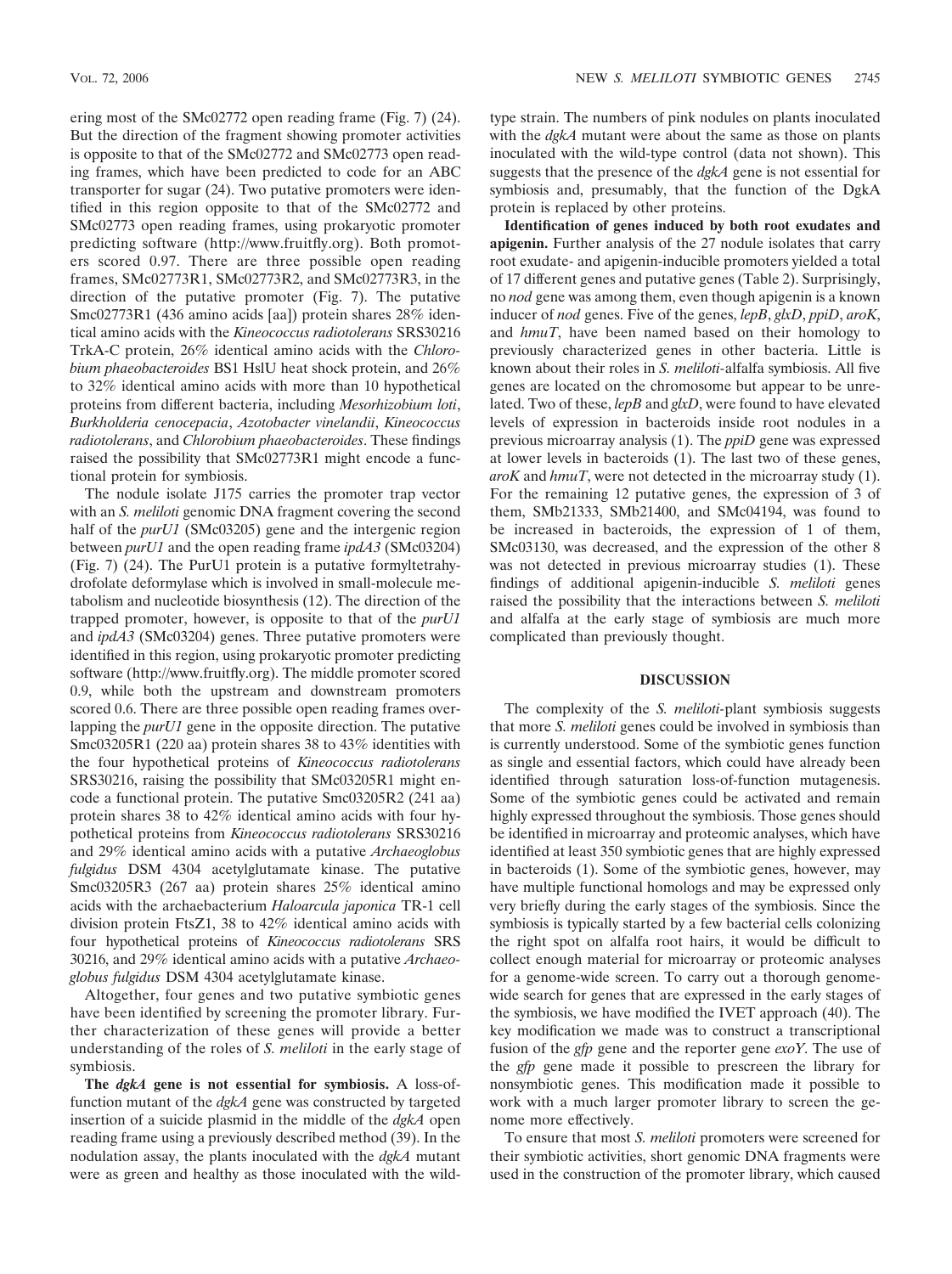an increase in the size of the promoter trap library. The larger size of the promoter library also dramatically increased the number of clones carrying *S. meliloti* housekeeping promoters that would interfere with the screening for symbiotic promoters. These housekeeping promoters had to be removed from the promoter library before the screening. Anticipating this difficult task, we included the *gfp* gene in the same transcript following the *exoY* gene to monitor the promoter activities from the cloned genomic DNA fragments in front of the *exoY* gene. This is different from the method of differential fluorescence induction, which uses the expression of the *gfp* gene alone to select for promoters activated under conditions of interest (48). We first removed the promoters that were active in free-living cells and then carried out functional screening for promoters that were active during the early stage of symbiosis.

To remove the promoters of housekeeping genes, a particular level of gene expression has to be determined. One also has to take into consideration that some of the symbiotic genes might be expressed at low levels in free-living cells and at high levels during symbiosis. The *exoY* gene is expressed at low levels in free-living cells, which results in the production of succinoglycan (52). The expression of the *exoY* gene is regulated by the *S. meliloti* ExoR protein and the ExoS/ChvI twocomponent regulatory system, and this gene is highly expressed in the *exoR95* and *exoS96* mutant background (11, 49, 50). These findings raise the possibility that isolating promoters that have low activities, like the *exoY* promoter, could also lead to the isolation of symbiotic promoters that are up-regulated during symbiosis.

Cells of the *S. meliloti exoY* deletion mutant RmAR9007 carrying the promoter library were separated into three populations, bright, dim, and dark, based on the intensity of GFP fluorescence of individual cells using FACS. The bright population consisted of RmAR9007 cells carrying trapped *S. meliloti* promoters that are highly expressed in free-living cells, which formed the bright sublibrary. The bright sublibrary could include promoters that are highly active in both free-living and symbiotic cells, but they cannot be separated through the nodulation assay. The dim population consisted of RmAR9007 cells carrying trapped *S. meliloti* promoters that are expressed at low levels in free-living cells, which formed the dim sublibrary. The dim sublibrary could include symbiotic promoters that are expressed at low levels in free-living cells and high levels during symbiosis. This dim library, however, was contaminated with cells carrying highly active *S. meliloti* promoters, which made it impossible to screen for symbiotic promoters using the nodulation assay. This was perhaps the result of the variation of expression of the same promoters in different cells of the same strain (48). The dark population consisted of RmAR9007 cells carrying trapped *S. meliloti* promoters that are not active or are less active than the *exoY* promoter, which formed the dark sublibrary. Fortunately, the dark sublibrary did not produce noticeable numbers of bright colonies when examined under a fluorescence microscope, which allowed it to be used to screen for symbiotic promoters using the nodulation assay.

Root nodules are typically colonized by bacterial cells derived from the one or few bacterial cells that initiate root hair invasion, so a large number of nodules had to be screened to ensure that all trapped *S. meliloti* promoters in the dark sublibrary were screened. A total of 208 nodule isolates were collected after screening 22,000 alfalfa root nodules, which is five times the minimum requirement, 4,000 nodules, to cover the dark sublibrary. Further analyses of these 208 nodules isolates led to a group of six *S. meliloti* symbiotic genes or putative genes that function in the early stages of symbiosis.

**Rediscovery of the** *lsrA* **gene.** The *S. meliloti lsrA* gene is predicted to encode a LysR-like transcription regulator, based on its DNA sequence (24). It was discovered in our recent study that LsrA plays an essential role in the development of nitrogen-fixing pink nodules (39). Alfalfa inoculated with the *lsrA* null mutant developed only white nodules, which suggests that LsrA functions in the early stage of nodule development. The identification of the *lsrA* gene in this screen not only further validated the effectiveness of the approach used in this study but also provided new leads in characterizing the symbiotic function of the LsrA protein. The fact that the *lsrA* promoter can be used to express the *exoY* gene effectively during nodulation suggests that the *lsrA* gene is likely expressed very early during symbiosis. The expression of the *lsrA* gene will be further analyzed for its possible links to the succinoglycan production genes. The finding of the induction of *lsrA* gene expression by root exudates provides an extra handle on identifying the mechanism or genes regulating the expression of the *lsrA* gene during symbiosis.

**Discovery of the** *dgkA* **gene as a symbiotic gene.** The *S. meliloti dgkA* gene has long been linked to symbiosis through its role in the biosynthesis of cyclic  $\beta$ -glucan (5). The symbiotic phenotypes of any *dgkA* null mutants have not been reported. If *dgkA* is an essential symbiotic gene, then the loss of this gene would block symbiosis. Our finding that the *dgkA* null mutant remains symbiotically active would suggest that the *dgkA* gene is not essential and that the function of the DgkA protein might have been provided by other proteins in the *dgkA* mutant. Although no other *dgkA* homolog is found in the *S. meliloti* Rm1021 genome, SMc02382 encodes a conserved hypothetical protein which also contains a kinase catalytic domain. This protein may replace DgkA function. This is perhaps the reason why the *dgkA* gene has not been previously identified as a symbiotic gene in loss-of-function screening. The induction of the *dgkA* gene by root exudates provides a new avenue for studying the role of the *dgkA* gene and cyclic  $\beta$ -glucan in symbiosis. This also supports the method of finding symbiosis genes using IVET.

**None of the 17 apigenin-inducible genes is a** *nod* **gene.** The results of the apigenin induction assay suggested that the trapped promoters in 27 of 37 nodule isolates could be related to *nod* genes. The trapped promoters from all 27 nodule isolates were sequenced. This led to the discovery of 17 apigenininducible *S. meliloti* genes, none of which was a known *nod* gene. This suggests that expression of the *nod* genes is regulated differently from that of the *exo* genes; the *nod* promoter cannot be used to express the *exoY* gene at the correct stage of symbiosis. More interestingly, the discovery of these unexpected apigenin-inducible *S. meliloti* genes suggests that the successful nodulation of alfalfa by *S. meliloti* might be more complex than previously proposed and that there are more *S. meliloti* genes involved in the early stage of the symbiosis.

**Promoters and genes contained in the other 146 isolates.** The remaining 146 nodule isolates should carry promoters that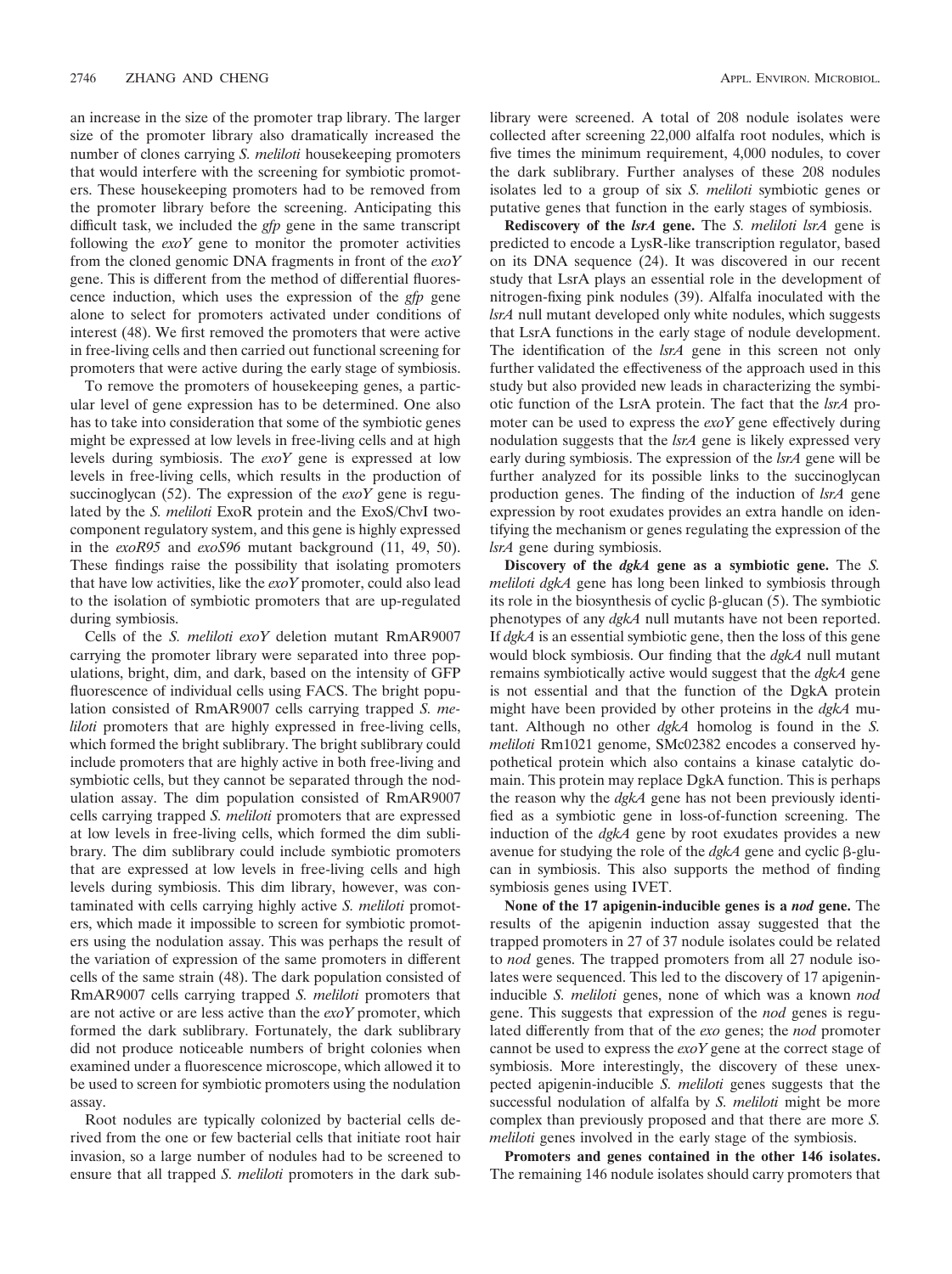are active during the early stages of symbiosis because most of them are not active or are expressed at very low levels in free-living cells. They could include promoters that are activated by as yet unknown plant or symbiosis signals or special microenvironments during symbiosis. Additional assays and conditions are being developed to help identify symbiosis-specific promoters from this group of promoters.

**IVET is effective for genome-wide screening for symbiotic genes.** While 5 of 23 inducible *S. meliloti* symbiotic genes identified in this study have been previously identified as possible symbiotic genes by microarray analysis of *S. meliloti* genes expressed in bacteroids (1), the other 18 were not detected in the same microarray analysis. None of the 23 genes identified in this study have been described in proteomic studies of gene expression in bacteroids (14). *S. meliloti* genes that function in the early stages of symbiosis should be highly expressed in bacterial cells in infection threads and in the invasion zone of the nodules. The one or few root hairs containing infection threads, which lead to the development of nodules, typically degenerate during the early stage of nodule development, making it extremely difficult to collect enough RNA for microarray analysis (59). The invasion zone remains a small area inside indeterminate alfalfa nodules, which could account for a small portion of the total RNA extracted from the nodules. When total RNA is extracted from mature nodules, it could include a small amount of RNA from the bacterial cells in the invasion zone, but it might not include detectable amounts of RNA from bacterial cells inside infection threads. This could account for the fact that *lsrA*, *dgkA*, and other genes were isolated based on their function but not detected in other published microarray analyses of symbiotic genes. The genes identified in both this functional analysis and microarray analysis may function for an extended period of time during nodule development.

In summary, a group of previously unknown symbiotic genes has been identified through the use of a modified IVET approach, which suggests that more *S. meliloti* genes are involved in the early stages of the symbiosis than was previously known. Further characterization of these symbiotic genes will lead to a better understanding of the roles of *S. meliloti* in symbiosis. Our success also showed that this approach can be applied to studies of other symbiotic or pathogenic bacterium-host interactions.

## **ACKNOWLEDGMENTS**

We thank Hilda Ye of Albert Einstein College of Medicine for helping us carry out bacterial cell sorting using a fluorescence-activated cell sorter.

This work was supported by grants PSC-CUNY 652170034 and 662580035 and by a grant from NIH (5S06GM08225) to H.-P. Cheng.

#### **REFERENCES**

- 1. **Barnett, M. J., C. J. Toman, R. F. Fisher, and S. R. Long.** 2004. A dualgenome symbiosis chip for coordinate study of signal exchange and development in a prokaryote-host interaction. Proc. Natl. Acad. Sci. USA **101:** 16636–16641.
- 2. **Becker, A., H. Berges, E. Krol, C. Bruand, S. Ruberg, D. Capela, E. Lauber, E. Meilhoc, F. Ampe, F. J. de Bruijn, J. Fourment, A. Francez-Charlot, D. Kahn, H. Kuster, C. Liebe, A. Puhler, S. Weidner, and J. Batut.** 2004. Global changes in gene expression in *Sinorhizobium meliloti* 1021 under microoxic and symbiotic conditions. Mol. Plant-Microbe Interact. **17:**292–303.
- 3. **Becker, A., A. Kleickmann, M. Keller, W. Arnold, and A. Puhler.** 1993. Identification and analysis of the *Rhizobium meliloti exoAMONP* genes in-

volved in exopolysaccharide biosynthesis and mapping of promoters located on the *exoHKLAMONP* fragment. Mol. Gen. Genet. **241:**367–379.

- 4. **Bhat, U. R., H. Mayer, A. Yokota, R. I. Hollingsworth, and R. W. Carlson.** 1991. Occurrence of lipid A variants with 27-hydroxyoctacosanoic acid in lipopolysaccharides from members of the family *Rhizobiaceae*. J. Bacteriol. **173:**2155–2159.
- 5. **Breedveld, M. W., and K. J. Miller.** 1994. Cyclic beta-glucans of members of the family *Rhizobiaceae*. Microbiol. Rev. **58:**145–161.
- 6. **Breedveld, M. W., and K. J. Miller.** 1995. Synthesis of glycerophosphorylated cyclic (1,2)-beta-glucans in *Rhizobium meliloti* strain 1021 after osmotic shock. Microbiology **141:**583–588.
- 7. **Broughton, W. J., and X. Perret.** 1999. Genealogy of legume-*Rhizobium* symbioses. Curr. Opin. Plant Biol. **2:**305–311.
- 8. **Campbell, G. R., L. A. Sharypova, H. Scheidle, K. M. Jones, K. Niehaus, A. Becker, and G. C. Walker.** 2003. Striking complexity of lipopolysaccharide defects in a collection of *Sinorhizobium meliloti* mutants. J. Bacteriol. **185:** 3853–3862.
- 9. **Cheng, H. P., and G. C. Walker.** 1998. Succinoglycan is required for initiation and elongation of infection threads during nodulation of alfalfa by *Rhizobium meliloti*. J. Bacteriol. **180:**5183–5191.
- 10. **Cheng, H. P., and G. C. Walker.** 1998. Succinoglycan production by *Rhizo*bium meliloti is regulated through the ExoS-ChvI two-component regulatory system. J. Bacteriol. **180:**20–26.
- 11. **Cheng, H. P., and S. Y. Yao.** 2004. The key *Sinorhizobium meliloti* succinoglycan biosynthesis gene *exoY* is expressed from two promoters. FEMS Microbiol. Lett. **231:**131–136.
- 12. **Chiribau, C. B., C. Sandu, G. L. Igloi, and R. Brandsch.** 2005. Characterization of PmfR, the transcriptional activator of the pAO1-borne *purUmabO-folD* operon of *Arthrobacter nicotinovorans*. J. Bacteriol. **187:**3062– 3070.
- 13. **Dickstein, R., T. Bisseling, V. N. Reinhold, and F. M. Ausubel.** 1988. Expression of nodule-specific genes in alfalfa root nodules blocked at an early stage of development. Genes Dev. **2:**677–687.
- 14. **Djordjevic, M. A.** 2004. *Sinorhizobium meliloti* metabolism in the root nodule: a proteomic perspective. Proteomics **4:**1859–1872.
- 15. **Doherty, D., J. A. Leigh, J. Glazebrook, and G. C. Walker.** 1988. *Rhizobium meliloti* mutants that overproduce the *Rhizobium meliloti* acidic calcofluorbinding exopolysaccharide. J. Bacteriol. **170:**4249–4256.
- 16. **Downie, J. A., and S. A. Walker.** 1999. Plant responses to nodulation factors. Curr. Opin. Plant Biol. **2:**483–489.
- 17. **Dylan, T., P. Nagpal, D. R. Helinski, and G. S. Ditta.** 1990. Symbiotic pseudorevertants of *Rhizobium meliloti ndv* mutants. J. Bacteriol. **172:**1409– 1417.
- 18. **Epple, G., K. M. van der Drift, J. E. Thomas-Oates, and O. Geiger.** 1998. Characterization of a novel acyl carrier protein, RkpF, encoded by an operon involved in capsular polysaccharide biosynthesis in *Sinorhizobium meliloti*. J. Bacteriol. **180:**4950–4954.
- 19. **Ferguson, G. P., A. Datta, R. W. Carlson, and G. C. Walker.** 2005. Importance of unusually modified lipid A in *Sinorhizobium* stress resistance and legume symbiosis. Mol. Microbiol. **56:**68–80.
- 20. **Finan, T. M., B. Kunkel, G. F. De Vos, and E. R. Signer.** 1986. Second symbiotic megaplasmid in *Rhizobium meliloti* carrying exopolysaccharide and thiamine synthesis genes. J. Bacteriol. **167:**66–72.
- 21. **Gage, D. J.** 2004. Infection and invasion of roots by symbiotic, nitrogen-fixing rhizobia during nodulation of temperate legumes. Microbiol. Mol. Biol. Rev. **68:**280–300.
- 22. **Gage, D. J., T. Bobo, and S. R. Long.** 1996. Use of green fluorescent protein to visualize the early events of symbiosis between *Rhizobium meliloti* and alfalfa (*Medicago sativa*). J. Bacteriol. **178:**7159–7166.
- 23. **Gage, D. J., and W. Margolin.** 2000. Hanging by a thread: invasion of legume plants by rhizobia. Curr. Opin. Microbiol. **3:**613–617.
- 24. **Galibert, F., T. M. Finan, S. R. Long, A. Puhler, P. Abola, F. Ampe, F. Barloy-Hubler, M. J. Barnett, A. Becker, P. Boistard, G. Bothe, M. Boutry, L. Bowser, J. Buhrmester, E. Cadieu, D. Capela, P. Chain, A. Cowie, R. W. Davis, S. Dreano, N. A. Federspiel, R. F. Fisher, S. Gloux, T. Godrie, A. Goffeau, B. Golding, J. Gouzy, M. Gurjal, I. Hernandez-Lucas, A. Hong, L. Huizar, R. W. Hyman, T. Jones, D. Kahn, M. L. Kahn, S. Kalman, D. H. Keating, E. Kiss, C. Komp, V. Lelaure, D. Masuy, C. Palm, M. C. Peck, T. M. Pohl, D. Portetelle, B. Purnelle, U. Ramsperger, R. Surzycki, P. Thebault, M. Vandenbol, F. J. Vorholter, S. Weidner, D. H. Wells, K. Wong, K. C. Yeh, and J. Batut.** 2001. The composite genome of the legume symbiont *Sinorhizobium meliloti*. Science **293:**668–672.
- 25. **Gibson, J. L., and F. R. Tabita.** 1997. Analysis of the *cbbXYZ* operon in *Rhodobacter sphaeroides*. J. Bacteriol. **179:**663–669.
- 26. **Glazebrook, J., and G. C. Walker.** 1989. A novel exopolysaccharide can function in place of the calcofluor-binding exopolysaccharide in nodulation of alfalfa by *Rhizobium meliloti*. Cell **56:**661–672.
- 27. **Glucksmann, M. A., T. L. Reuber, and G. C. Walker.** 1993. Family of glycosyl transferases needed for the synthesis of succinoglycan by *Rhizobium meliloti*. J. Bacteriol. **175:**7033–7044.
- 28. **González, J. E., B. L. Reuhs, and G. C. Walker.** 1996. Low molecular weight